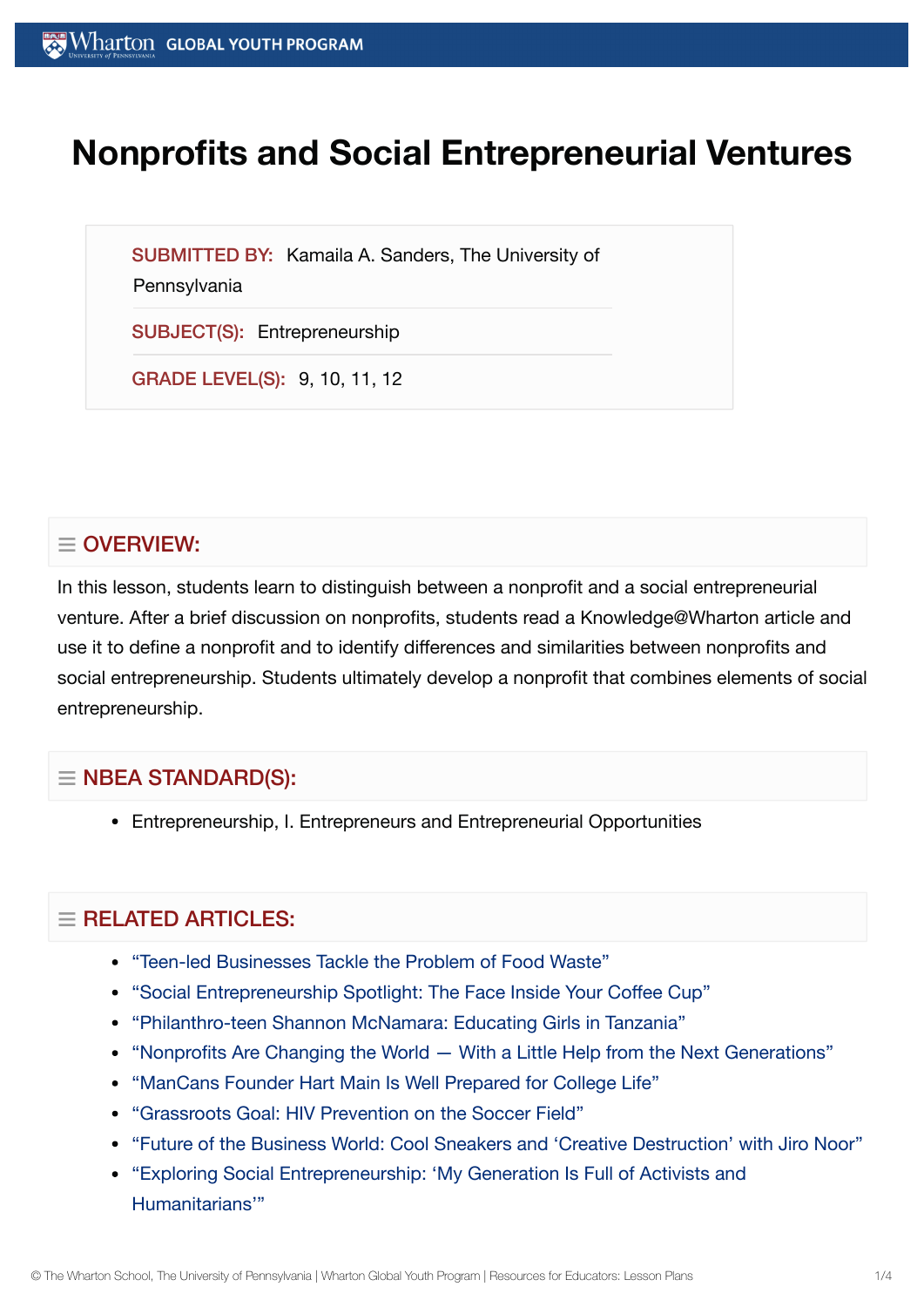- "Discussing Corporate [America's Commitment](https://globalyouth.wharton.upenn.edu/articles/discussing-corporate-americas-commitment-racial-justice/) to Racial Justice"
- "Building a Network: 'One Simple [Connection](https://globalyouth.wharton.upenn.edu/articles/building-network-one-simple-connection-can-lead-much/) Can Lead to So Much'"
- "A Summer Trip to Ghana Inspires a Global [Health-care](https://globalyouth.wharton.upenn.edu/articles/a-summer-trip-to-ghana-inspires-a-global-health-care-mission/) Mission"

**Common Core Standard(s):** Key ideas and details, knowledge of language.

**Objectives/Purposes:** In this lesson, students will learn the differences and similarities between a non-profit and a social entrepreneurial venture.

**[Knowledge@Wharton](http://knowledge.wharton.upenn.edu/article.cfm?articleid=772) Article:** "Many NonProfits Now Combine Social Mission with For-Profit Mentality"

#### **Activity:**

1. Begin with a fun, icebreaker activity. Make a list of non-profit organizations and write their names on post-it notes. You should have one post-it note for each student in your class, and you may repeat the names of the non-profits if you have a lot of students. Put one post-it on the back of each student without them seeing the name of the non-profit organization. The point of the exercise is to have the students go around asking yes or no questions only about what their nonprofit organization does from other students so that they can guess the name of the organization on their back. Give students 5-10 minutes to go around asking other students and then have each student tell what they found out about their non-profit and have them guess what its name might be.

Examples of non-profits include:

- Sesame Street (children's programming)
- Red Cross (disaster relief)
- Livestrong (cancer)
- Susan B. Komen Pink (breast cancer)
- Amnesty International (human rights)
- The University of Pennsylvania (education)
- Peta (animal rights)

An example of a question a student might ask could be: Does my non-profit help children?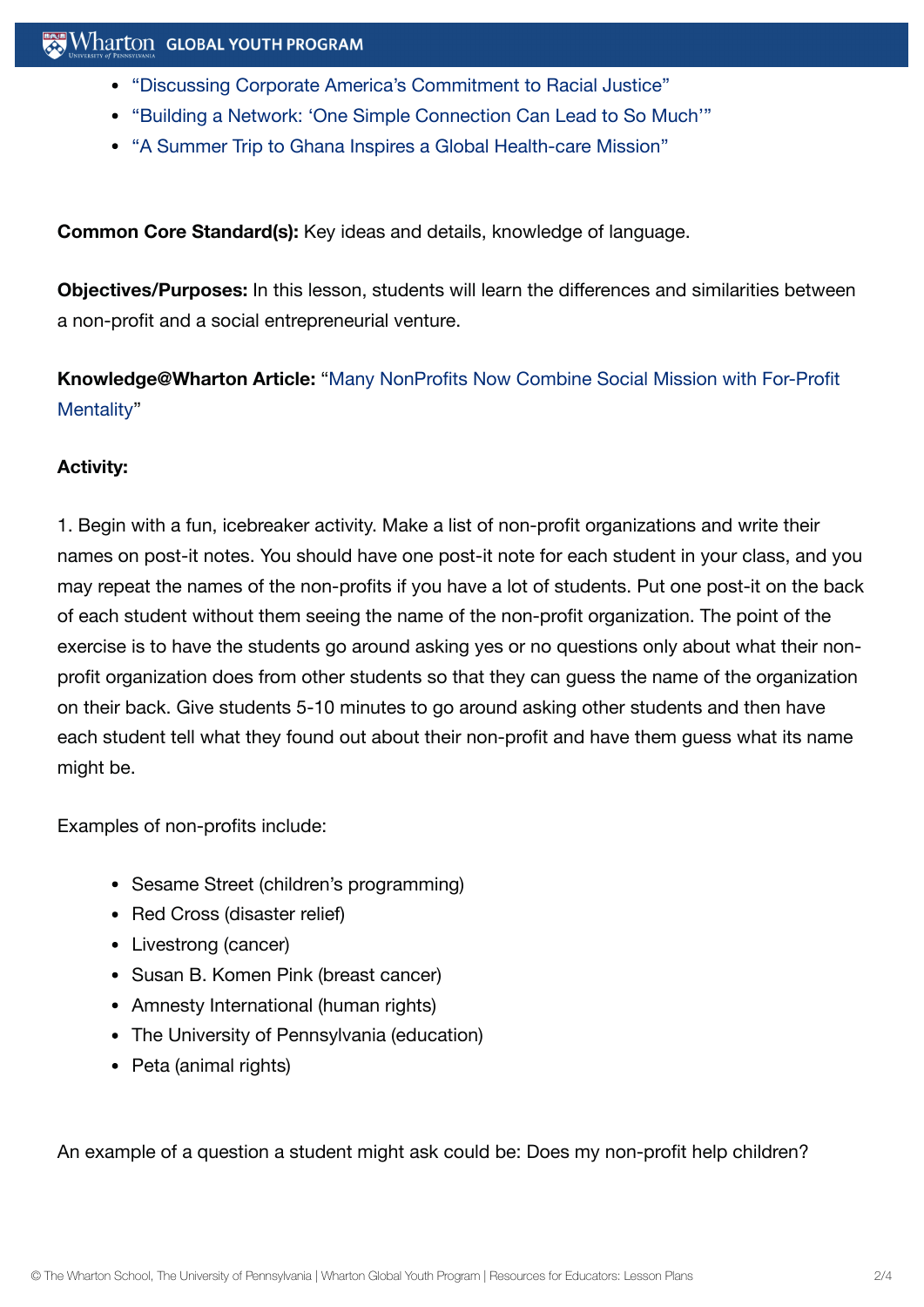#### $\mathbb{R}$  Wharton Global Youth Program

After time is up and students guess the name of the non-profit on their back, explain what that non-profit does.

2. *(15 mins)* Now that students are familiar with some examples of non-profits, have them learn more about what a non-profit is and how they differ from and are similar to social entrepreneurial ventures. Have students read the article: "Many NonProfits Now Combine Social Mission with For-Profit Mentality," and have them create their own definition of a non-profit based on the article. Let them make a list of the similarities and differences between a social entrepreneur and a non-profit. After students are done reading the article and taking notes, go over the students findings. Ask them how they would define a non-profit and what the differences and similarities are between social entrepreneurship and a non-profit. They should include:

#### **Differences:**

- Social entrepreneurs bring original ideas/ innovation to social problems.
- People doing non-profit work are not necessarily doing social entrepreneurship.
- In the non-profit sector, people usually have a genuine passion because they are not likely to be getting paid very much.
- Non-profits are usually very dependent on donations, only rarely earn their own income.
- Social entrepreneurial ventures seek to earn an income, profit.

#### **Similarities:**

- Not necessarily trying to make money or create a new product.
- Both need to be run as a business.
- $\bullet$  Farn income.
- Seek to maximize returns either to shareholders or community as a whole.

Also, go over the various ways non-profits generate revenue and the diversity of non-profits. You may want to ask students why it is important that non-profits are run like a business.

2. Now that students have a better understanding of what a non-profit is and how they may be organized, have them list the general problems that non-profits try to help with (literacy, health, emergency, environment, etc…). Group students based on their interest in the fields they have mentioned. Then let each group develop a non-profit to aid some aspect of society. Tell them that the non-profit they develop must meet the following criteria:

It must have a built-in revenue stream.